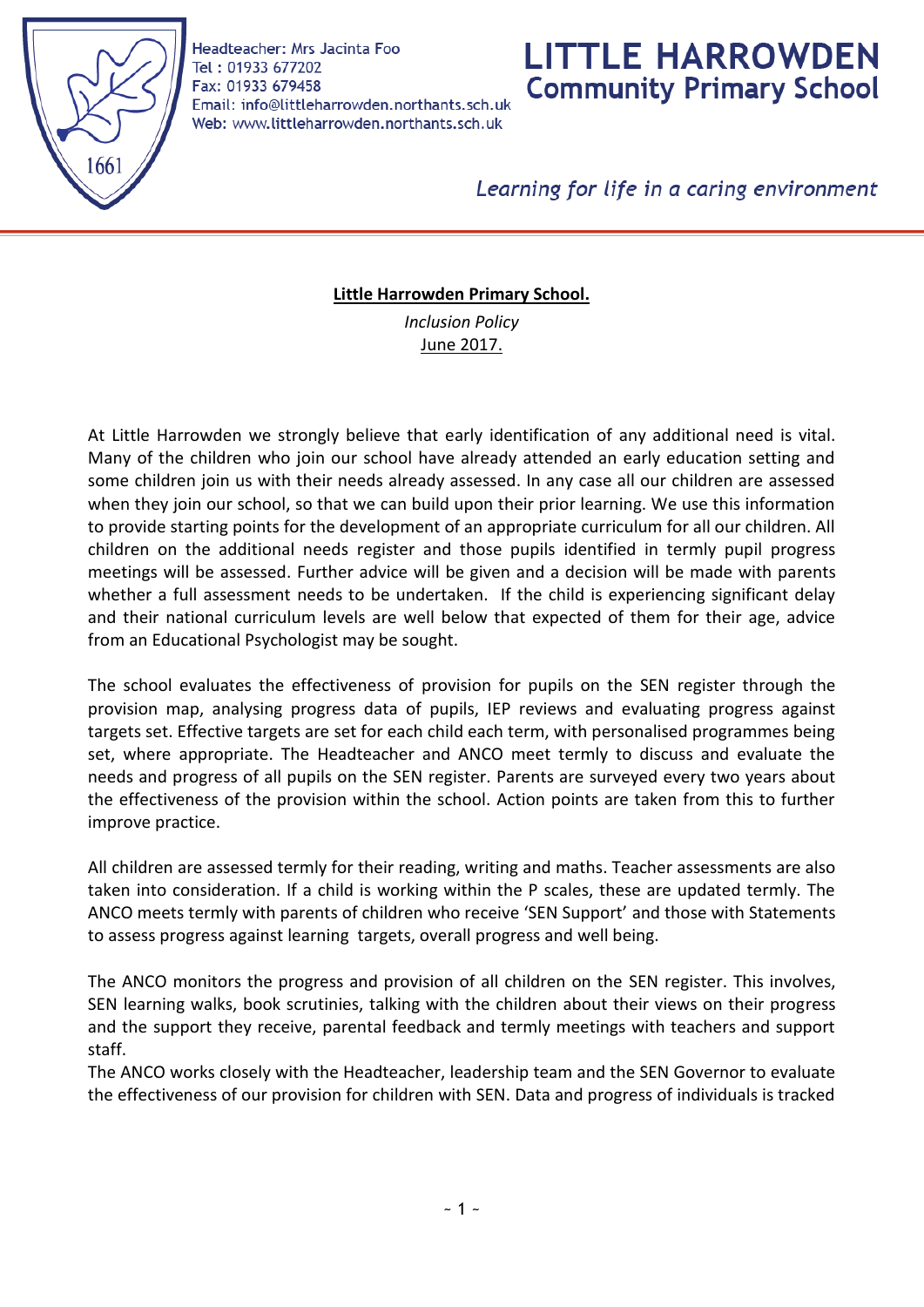

closely. Liaison with parents is given high priority. The APTGO audit tool, designed by the Eastern Leadership Centre is also used to evaluate the effectiveness of provision. This is an audit and planning tool for good and outstanding provision in SEN. This audit is carried out by the SENCO, Leadership Team and SEN governor on a termly basis and an action plan is devised based on the outcomes.

In agreeing these staged arrangements, the school has taken into account the following statements and definitions:

*"Defining achievement in terms of the number of targets on an individual education plan achieved across a given time rarely ensured rigorous evaluation of provision or pupils' progress. What made the difference to higher outcomes was effective target-setting within the curriculum or personalised programme as part of a whole-school policy on assessment."*

# *'Inclusion: does it matter where pupils are taught?' (Ofsted, 2006a)*

*"High quality teaching that is differentiated and personalised will meet the individual needs of the majority of children and young people. Some children and young people need educational provision that is additional to or different from this. This is special educational provision under Section 21 of the Children and Families Act 2014. " SEN Code Of Practice (2014 : Para 1.24)*

*This is not necessarily "more literacy" or "more maths" but would be interventions which address the underlying learning needs of the pupil in order to improve his or her access to the curriculum." "Achievement for All" (National Strategies: 2009)*

*Across all the education providers visited, the keys to good outcomes were good teaching and learning, close tracking, rigorous monitoring of progress with intervention quickly put in place and a thorough evaluation of the impact of additional provision. Ofsted SEN Review 2010*

*"Ensuring that schools are clear about their provision that is normally available for all children, including targeted help routinely provided for those falling behind and the additional provision they make for those with SEN, should simplify the process of planning the right help at school level" (p68) SEN Code of Practice 2014*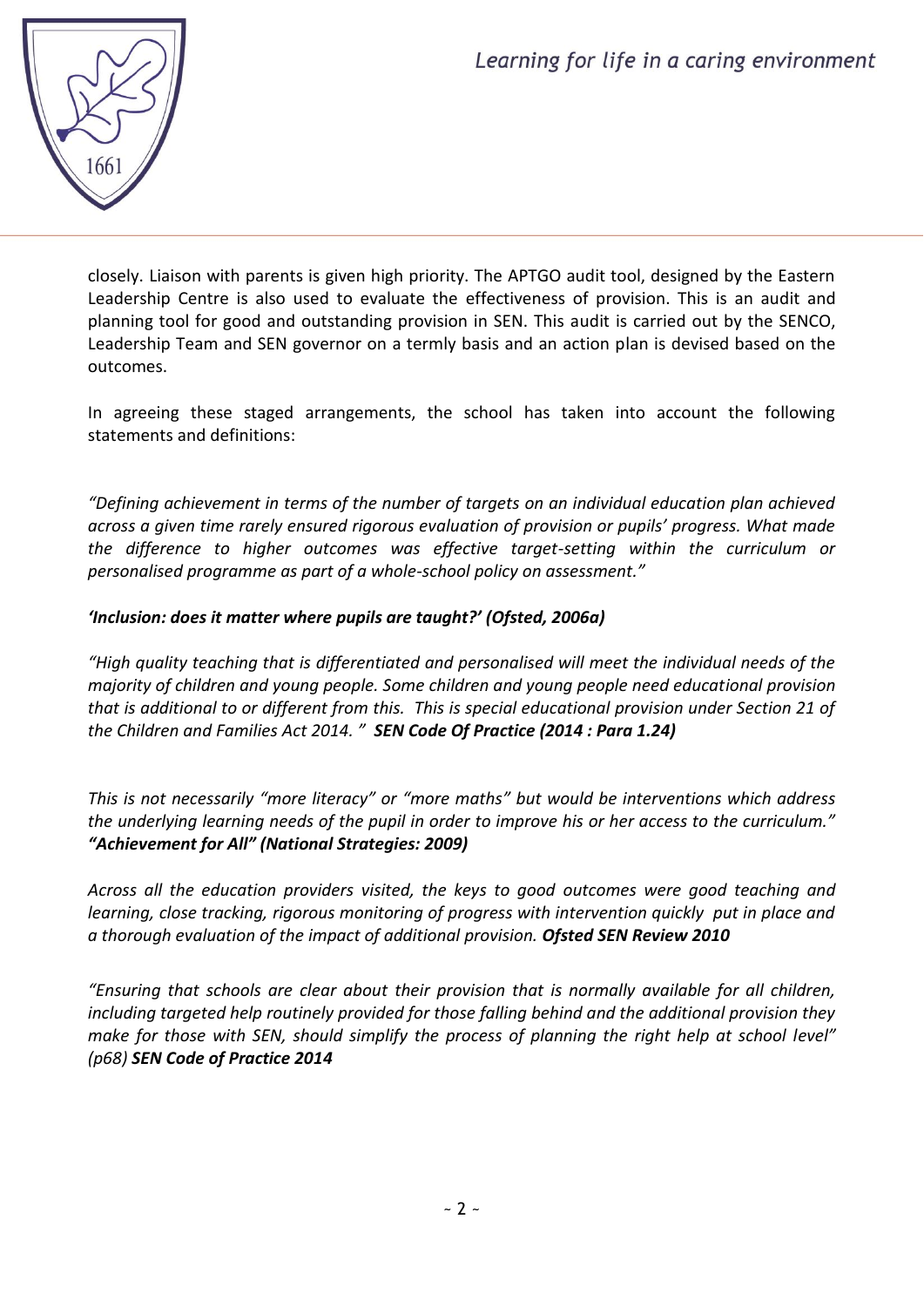

*STAGE 1 Well-differentiated, quality first teaching, including, where appropriate, the use of Wave 1 or Wave 2 Interventions. All vulnerable learners are included on a whole-school provision map co–ordinated by the ANCO.*

- All learners will have access to quality first teaching.
- Some vulnerable learners will have access to carefully differentiated activities or approaches directly related to the school curriculum which are part of our good practice in making teaching and learning accessible to pupils learning at different rates. These will probably be pupils who are underachieving and have been identified by the school as needing to make accelerated progress but will not necessarily be pupils with special educational needs. This is considered to be a differentiation of the usual school curriculum – not a special intervention for pupils with SEN.
- All vulnerable learners will be included on a detailed whole-school provision map which outlines and monitors all additional intervention across the school. The whole school provision map enables the school to:
	- o Plan strategically to meet pupils' identified needs and track their provision.
	- o Audit how well provision matches need
	- o Recognise gaps in provision
	- o Highlight repetitive or ineffective use of resources
	- o Cost provision effectively
	- o Demonstrate accountability for financial efficiency
	- o Demonstrate to all staff how support is deployed
	- o Inform parents, LEA, external agencies and Ofsted about resource deployment
	- o Focus attention on whole-school issues of learning and teaching as well as individual needs, providing an important tool for self-evaluation**.**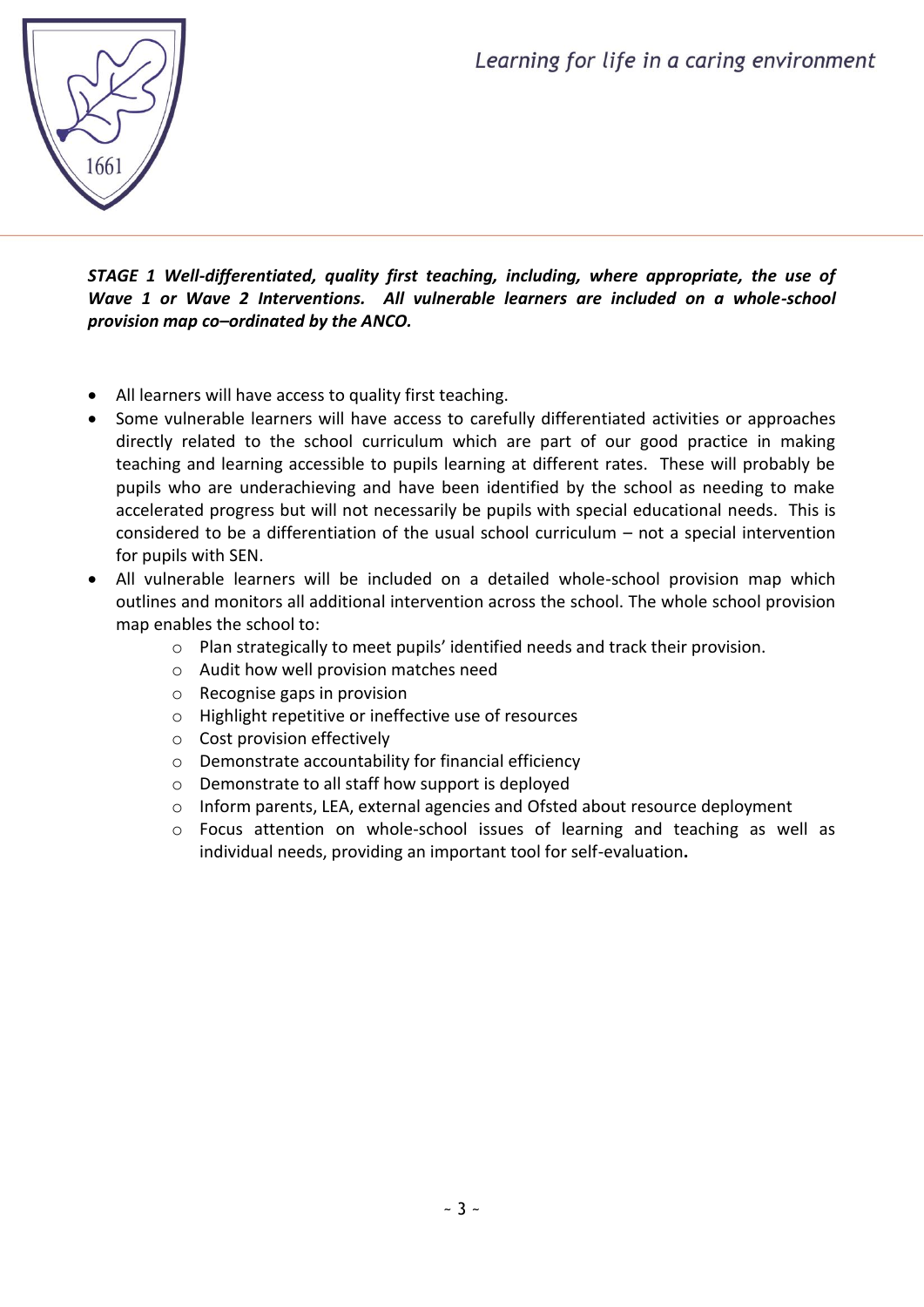

# **Identification and Assessment at Stage 1**

Children's needs should be identified and met as early as possible through:

- the analysis of data including entry profiles, Foundation Stage Profile scores, "A Language in Common" assessment (EAL) reading ages and other whole-school pupil progress data.
- classroom-based assessment and monitoring arrangements. (Cycle of planning, action and review.)
- following up parental concerns.
- tracking individual children's progress over time, including progress in EAL.
- liaison with feeder nurseries on transfer.
- information from previous schools.
- information from other services.
- maintaining provision maps for all vulnerable learners which clearly identifies pupils receiving additional SEN support . This provision map is updated termly through meetings between the teachers and ANCO.
- undertaking, when necessary, a more in depth individual assessment this may include a range of commercially available assessments, carefully chosen to deliver appropriate and useful information on a pupil's needs. It may include a bilingual assessment where English is not the first language.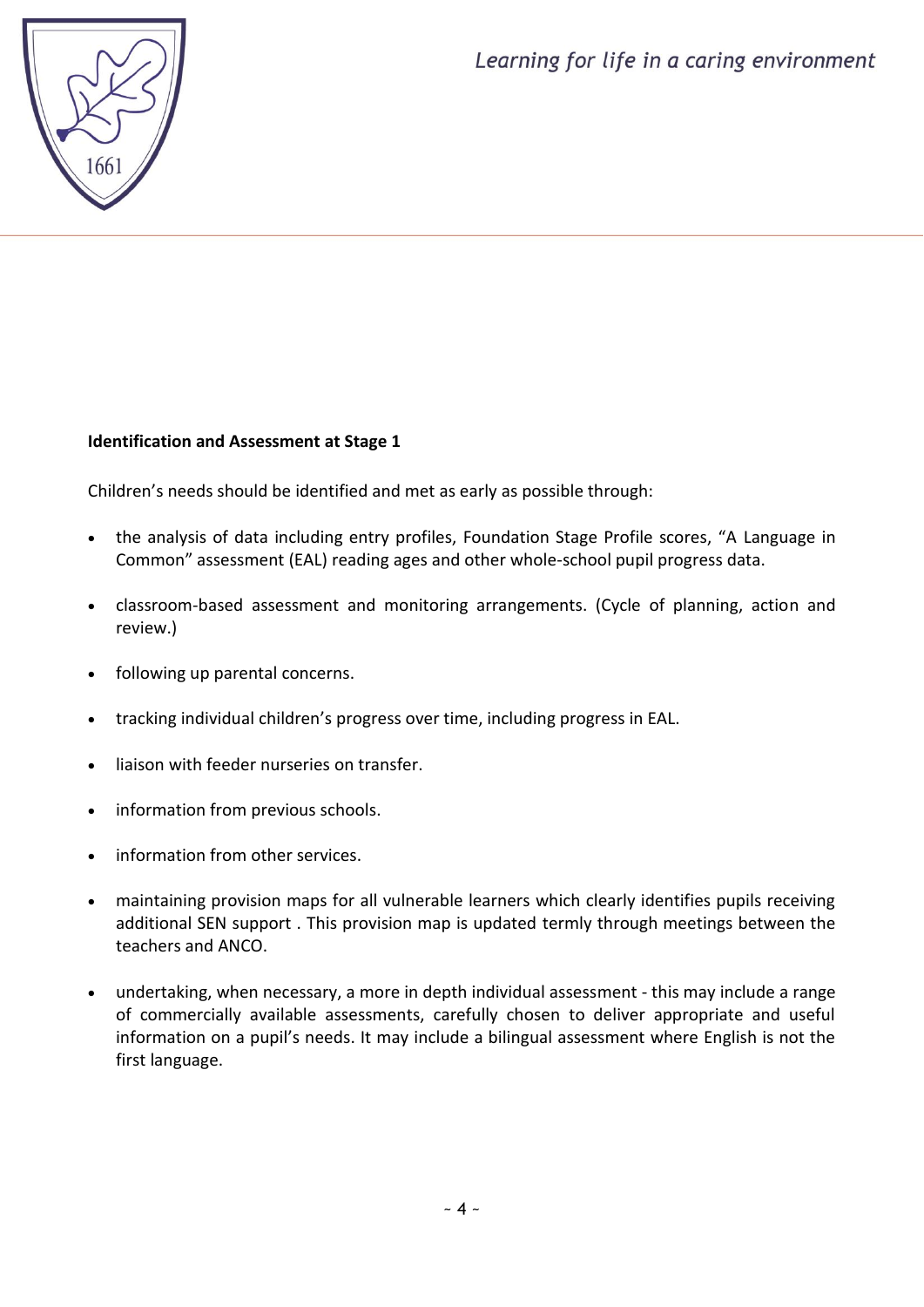

involving an external agency where it is suspected that a special educational need is significant.

# **Curriculum Access and Provision for vulnerable learners**

Where children are underachieving and/or identified as having special educational needs, we provide for these additional needs in a variety of ways and might use a combination of these approaches to address targets identified for individual pupils.

- teachers differentiate work as part of quality first teaching QFT
- Small group withdrawal time (limited and carefully monitored to ensure curriculum entitlement is not compromised)
- individual class support/individual withdrawal.
- bilingual support/access to materials in translation.
- further differentiation of resources.
- **•** IFP reviews.

#### Monitoring and Evaluation

The monitoring and evaluation of the effectiveness of our provision for vulnerable learners is carried out in the following ways:

- classroom observation by the ANCO and senior leaders.
- ongoing assessment of progress made by intervention groups.
- work sampling on a termly basis.
- scrutiny of planning.
- teacher interviews with the ANCO.
- informal feedback from all staff.
- pupil interviews when setting new IEP targets or reviewing existing targets
- pupil progress tracking using assessment data whole-school processes
- monitoring individual learning profiles and targets and evaluating the impact of specific targets and provisions on pupils' progress.
- attendance records and liaison with Education Welfare Officer, where appropriate.
- regular meetings about pupils' progress between the ANCO and the head teacher.
- head teacher's report to parents and governors.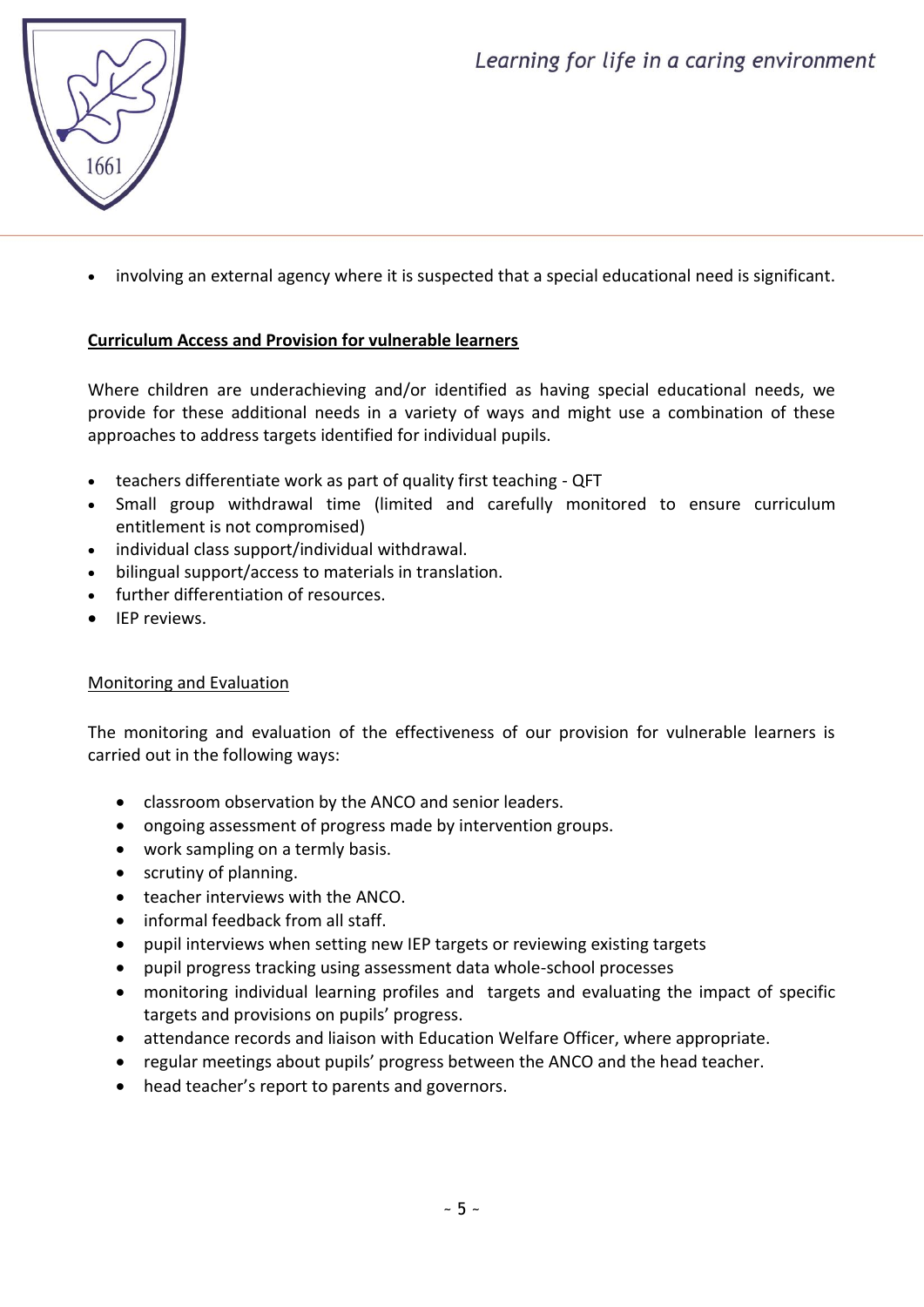

Regular liaison with SEN, governor and Curriculum Pupil Welfare Committee.

# *Stage 2 Additional SEN Support*

- Pupils will be offered additional *SEN support* when it is clear that their needs require intervention which is "additional to" or "different from" the well-differentiated curriculum offered for all pupils in the school i.e. they have a special educational need as defined by the SEN Code of Practice 2014.
- Under-achieving pupils and pupils with EAL who do not have SEN will **not** be placed on the list of pupils being offered Additional SEN Support but will be on the school's provision map.
- In keeping with all vulnerable learners, intervention for pupils on the SEN list will be identified and tracked using the whole-school provision map.
- It may be decided that a very small number (but not all) of the pupils on the SEN list will require additional High Needs funding, for which an application needs to be made to the Local Authority, to ensure their underlying special educational need is being addressed. This may particularly be the case where outside agencies have been involved in assessing the pupil or contributing to their provision. Where the school can evidence that more than £6,000 above the Average Weighted Pupil Unit has, or will need to be, spent on a pupil within any one financial year, in order to meet his or her special educational needs, an application will be made to the Local Authority, with particular regard to the success criteria and SEN Descriptors published as part of the Local Offer.
- Where a pupil has a significant, severe and sustained need, it may be necessary to enter a multi-disciplinary assessment process with health and social care in order to consider the need for an Education Health and Care Plan.
- Where a pupil is in receipt of High Needs Funding and/or an Education Health and Care Plan, a decision will be made as to whether a short-term Individual Education Plan is required.

We call children's target sheets their 'Individual Learning profile' (ILP)

 Our approach to ILPs, which we recognise are no longer prescribed in the SEN Code of Practise 2014, is as follows: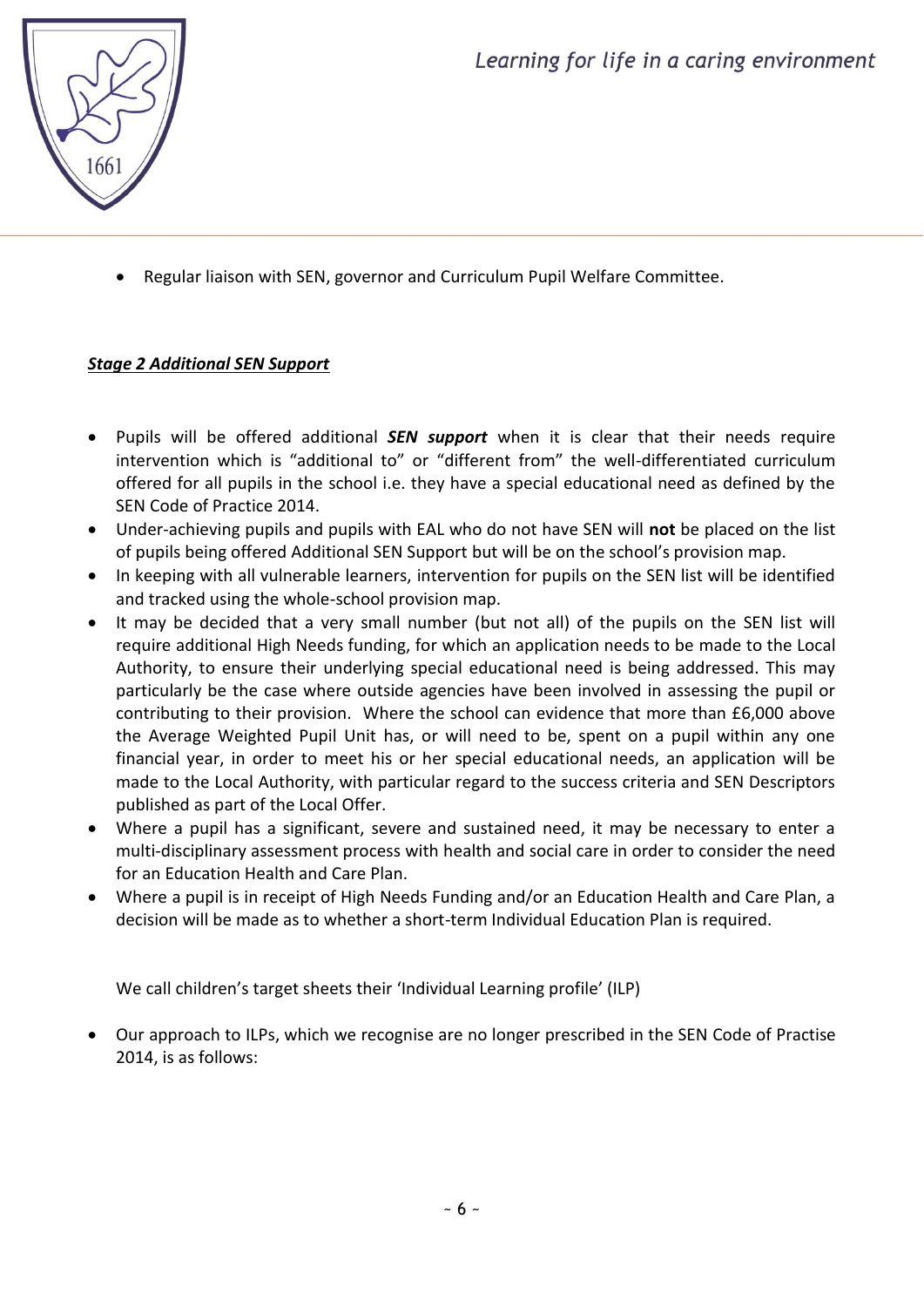

- o Our ILPs are a planning, teaching and reviewing tool which enables us to focus on particular areas of development for pupils with special educational needs. They are seen as working document which can be constantly refined and amended.
- o Our ILPs will only record that which is *additional to* or *different from* the differentiated curriculum plan which is in place as part of provision for all children. Targets will address the underlying reasons why a pupil is having difficulty with learning – they will not simply be "more literacy" or "more maths".
- $\circ$  Our ILPs will be accessible to all those involved in their implementation pupils should have an understanding and "ownership of the targets."
- o Our ILPs will be based on informed assessment and will include the input of outside agencies.
- o Our ILPs have been devised so that they are manageable and easily monitored and therefore will be monitored and evaluated regularly – termly.
- o Our ILPs will be time-limited at the termly review, there will be an agreed "where to next?"
- o Our ILPs will have a maximum of four short / medium term SMART targets set with the pupil.
- o Our ILPs will specify how often the target(s) will be covered
- $\circ$  Our ILPs will state what the learner is going to learn not what the teacher is going to teach and will be clear about what the pupil should be able to do at the end of the given period.
- o Targets for an ILP will be arrived at through :
	- **Discussion between teacher and ANCO**
	- Discussion, wherever possible, with parents/carers and pupil
	- **Discussion with another professional**
- o Our ILPs will be reviewed termly by class teachers in consultation with the ANCO.

Stage 3 Statement of Special Educational Needs or Education Health and Care Plan

- Pupils with a statement of educational needs (pre September 2014) or an Education Health and Care Plan (post September 2014) will have access to all arrangements for pupils on the SEN list (above) and, in addition to this, will have an Annual Review of their statement/plan.
- Our school will comply with all local arrangements and procedures when applying for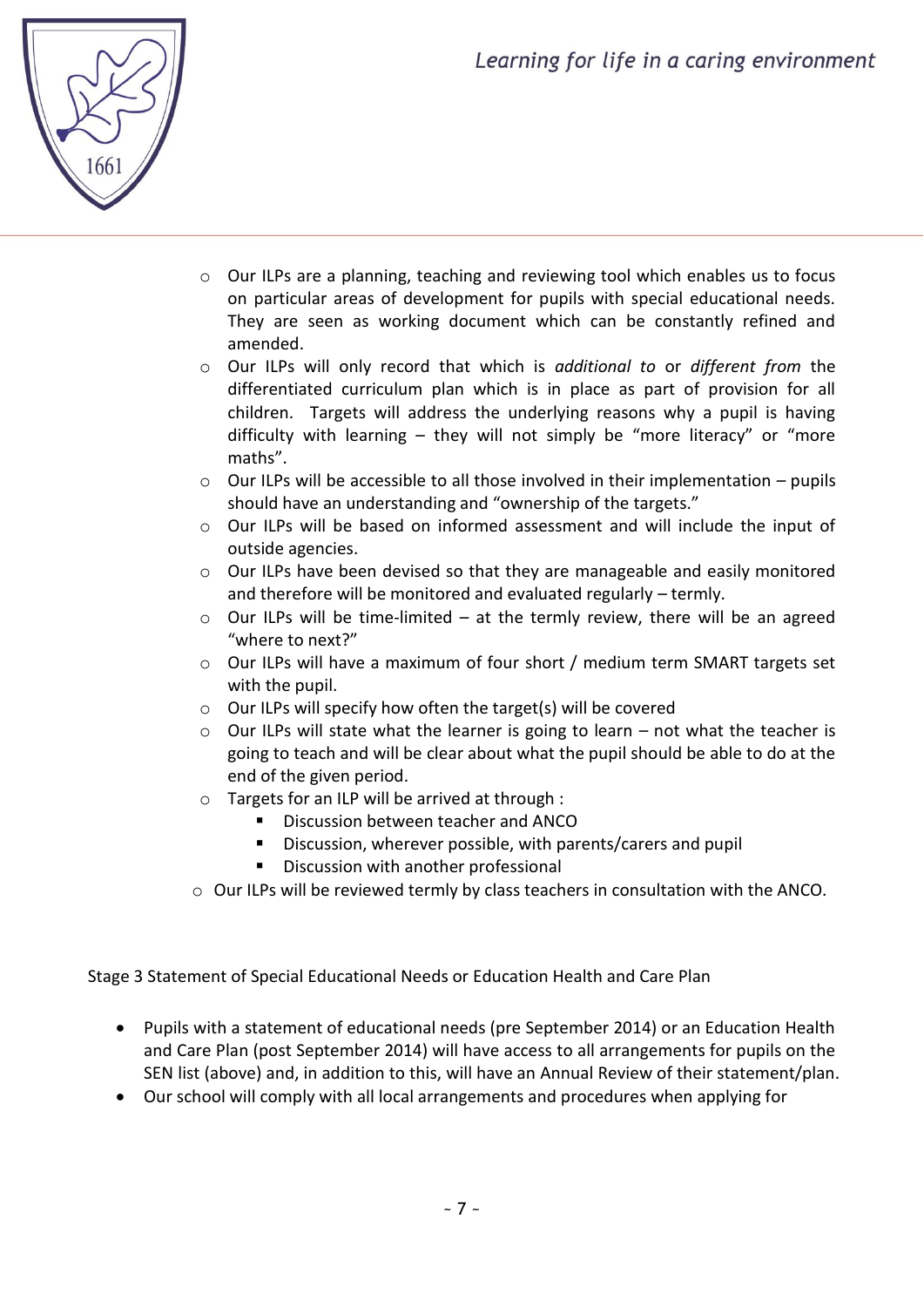

- o High Needs Block Funding
- o An Education Health and Care Plan

and will ensure that all pre-requisites for application have been met through ambitious and pro-active additional SEN support using our devolved budget at an earlier stage.

 Our review procedures fully comply with those recommended in Section 6.15 of the Special Educational Needs Code of Practice and with local Northamptonshire County Council policy and guidance - particularly with regard to the timescales set out within the process.

# **Social , emotional and mental health**

Children and young people may experience a wide range of social and emotional difficulties which manifest themselves in many ways. These may include becoming withdrawn or isolated, as well as displaying challenging, disruptive or disturbing behaviour. These behaviours may reflect underlying mental health difficulties such as anxiety or depression, self-harming, substance misuse, eating disorders or physical symptoms that are medically unexplained. Other children and young people may have disorders such as attention deficit disorder, attention deficit hyperactive disorder or attachment disorder.

We have clear processes to support children and young people, including how we will manage the effect of any disruptive behaviour so it does not adversely affect other pupils. The Department for Education publishes guidance on managing pupils' mental health and behaviour difficulties in schools – Mental Health and Behaviour Guidance: We continually strive to develop these systems to meet the changing needs of some of our pupils.

Where more specialist provision is required, we have clear arrangements in place with local health partners and other organisations for making appropriate referrals to Child and Adolescent Mental Health Services (CAMHS) and other supporting agencies. We also access the TAHMS materials and training.

Behavioural difficulties do not necessarily mean that a child or young person has a SEN and should not automatically lead to a pupil being registered as having SEN. However, consistent disruptive or withdrawn behaviours can be an indication of unmet SEN, and where there are concerns about behaviour, we undertake assessments to determine whether there are any causal factors such as undiagnosed learning difficulties, difficulties with communication or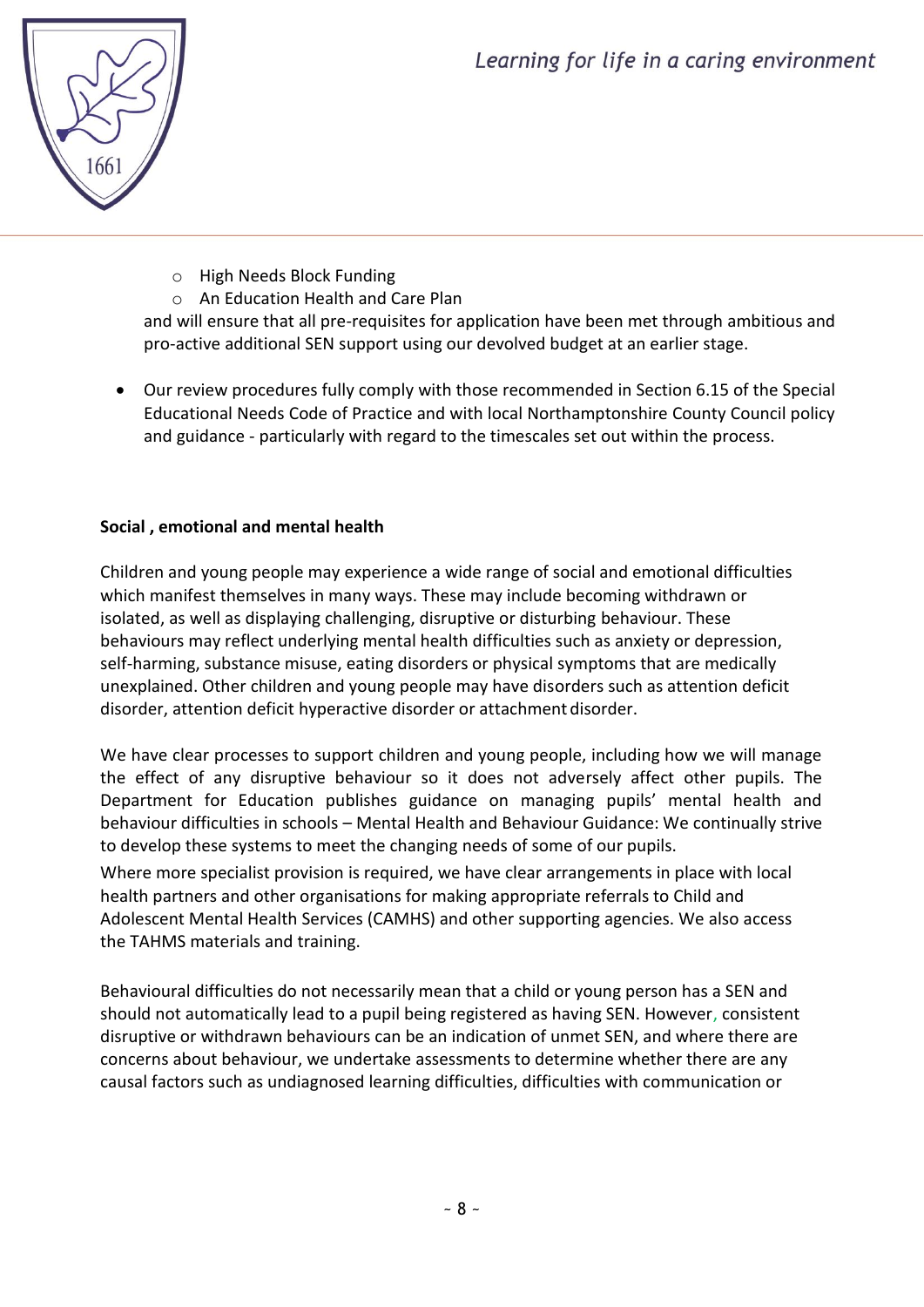

mental health issues. If it is thought housing, family or other domestic circumstances may be contributing to the presenting behaviour, a multi-agency approach, supported by the use of the Early Help Assessment (EHA) may be appropriate. In all cases, early identification and intervention can significantly reduce the need for more expensive interventions or sanctions at a later stage.

# **Support systems for individual pupil need**

From time to time some children may display challenging behaviour which may require more individual intervention and support to address. These are children whose behaviour is not easily modified by the Behaviour Policy putting them at risk of exclusion. In these cases, it is appropriate to develop individualised system as a motivation to improve behaviour. A senior member of staff may be involved to monitor these at this stage. Parents should be aware of these systems. At this stage the programme will be designed with the following objectives.

1: Stabilise the child's social and emotional well-being

2: Investigate the reasons for the behaviour, drawing on the expertise of outside agencies as appropriate. A Boxall profile will be completed and analysed by the Pastoral led and the SENCO. 3: Offer support to the family, for example and Early Help Assessment 4:Give training and support to staff

A Behaviour Support Plan may be required to support good behaviour. This should be agreed in conjunction with parents as it is acknowledged that a strong home/school link is paramount in changing behaviour patterns. All members of staff who have contact with the child will be made aware of the aims of the behaviour plan in order to maintain a consistent approach.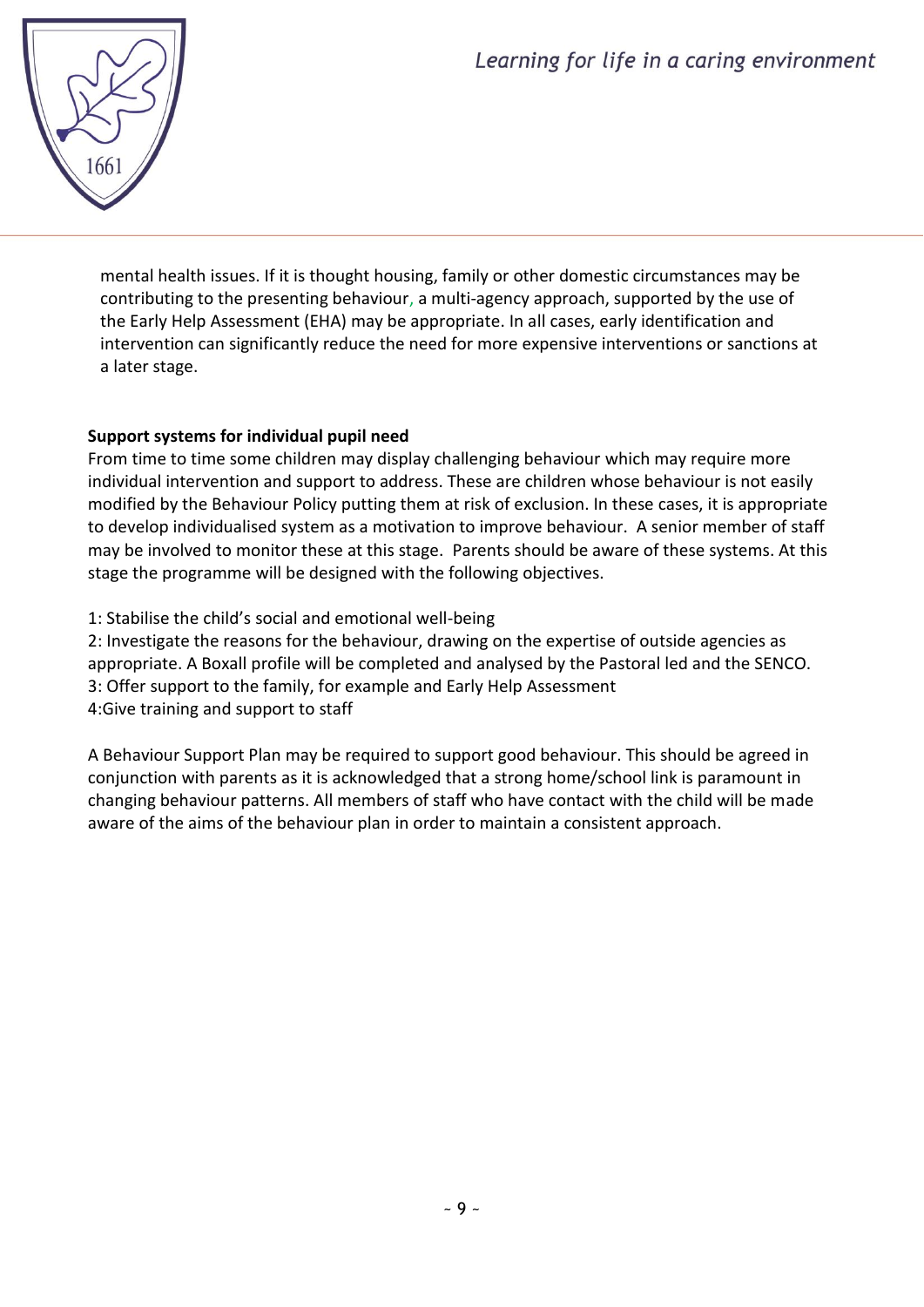# *Roles and Responsibilities*

# *Headteacher*

- the head teacher is responsible for monitoring and evaluating the progress of all pupils and for making strategic decisions which will maximise their opportunity to learn
- the head teacher and the governing body will delegate the day to day implementation of this policy to the Additional Needs Coordinator (ANCO).
- the head teacher will be informed of the progress of all vulnerable learners and any issues with regard to the school's provision in this regard through:
	- analysis of the whole-school pupil progress tracking system
	- maintenance and analysis of a whole-school provision map for vulnerable learners.
	- pupil progress meetings with individual teachers
	- regular meetings with the ANCO
	- discussions and consultations with pupils and parents

# *Additional Needs Co-ordinator*

In line with the recommendations in the SEN Code of Practice 2014, the ANCO will oversee the day- to-day operation of this policy in the following ways:

- maintenance and analysis of whole-school provision map for vulnerable learners
- $\blacksquare$  identifying on this provision map a staged list of pupils with special educational needs those in receipt of additional SEN support from the schools devolved budget, those in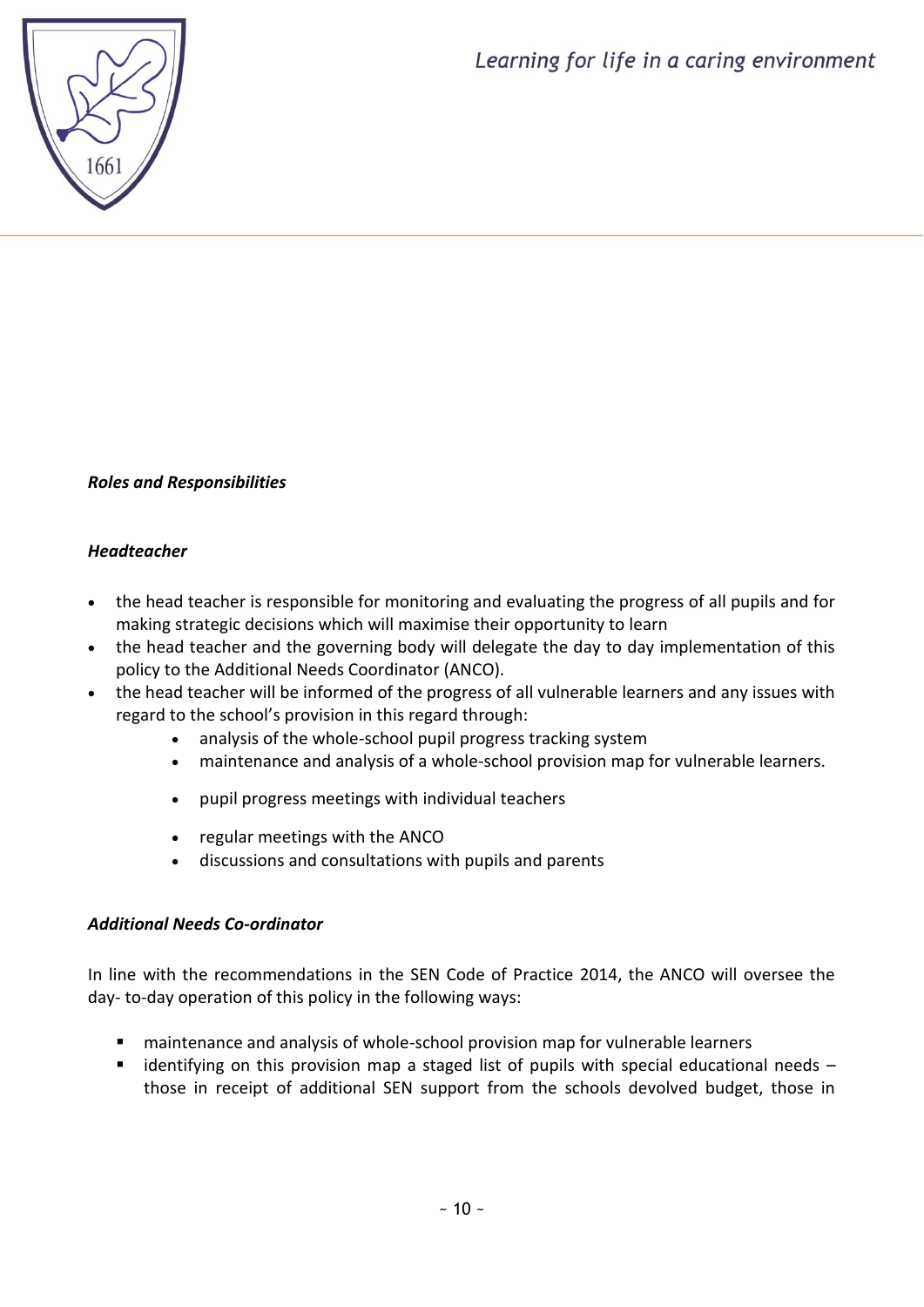

receipt of High Needs funding and those with statements of Special Educational Need or Education Health and Care plans

- co-ordinating provision for children with special educational needs
- $\blacksquare$  liaising with and advising teachers
- **E** managing other classroom staff involved in supporting vulnerable learners
- overseeing the records on all children with Special Educational Needs
- contributing to the in-service training of staff
- implementing a programme of Annual Review for all pupils with a statement of special educational need.
- complying with requests from an Education Health and Care Plan Coordinator to participate in a review
- carrying out referral procedures to the Local Authority to request High Needs funding and/or an Education Health and Care Plan when it is suspected, on strong evidence arising from previous intervention (additional SEN support from devolved budget), that a pupil may have a special educational need which will require significant support
- overseeing the smooth running of transition arrangements and transfer of information for Year 6 pupils on the vulnerable learners' provision map and any mid term transfers.
- monitoring the school's system for ensuring that Individual Education Plans, where it is agreed they will be useful for a pupil with special educational needs, have a high profile in the classroom and with pupils (see section on Individual Education Plans)
- evaluating regularly the impact and effectiveness of all additional interventions for all vulnerable learners (including those with special educational needs)
- meeting **at least** termly with each teacher to review and revise learning objectives for all vulnerable learners in their class who are being tracked on the school's provision map (school managers will guarantee planning and preparation time for teachers and ANCO to ensure that these meetings occur).
- **I** liaising and consulting sensitively with parents and families of pupils on the SEN list, keeping them informed of progress and listening to their views of progress, in conjunction with class teachers
- attending area SENCO network meetings and training as appropriate.
- **I** liaising with the school's Inclusion Governor, keeping him/her informed of current issues regarding provision for vulnerable learners, including those with Special Educational Needs (nationally, locally and within school)
- **I** liaising closely with a range of outside agencies to support vulnerable learners.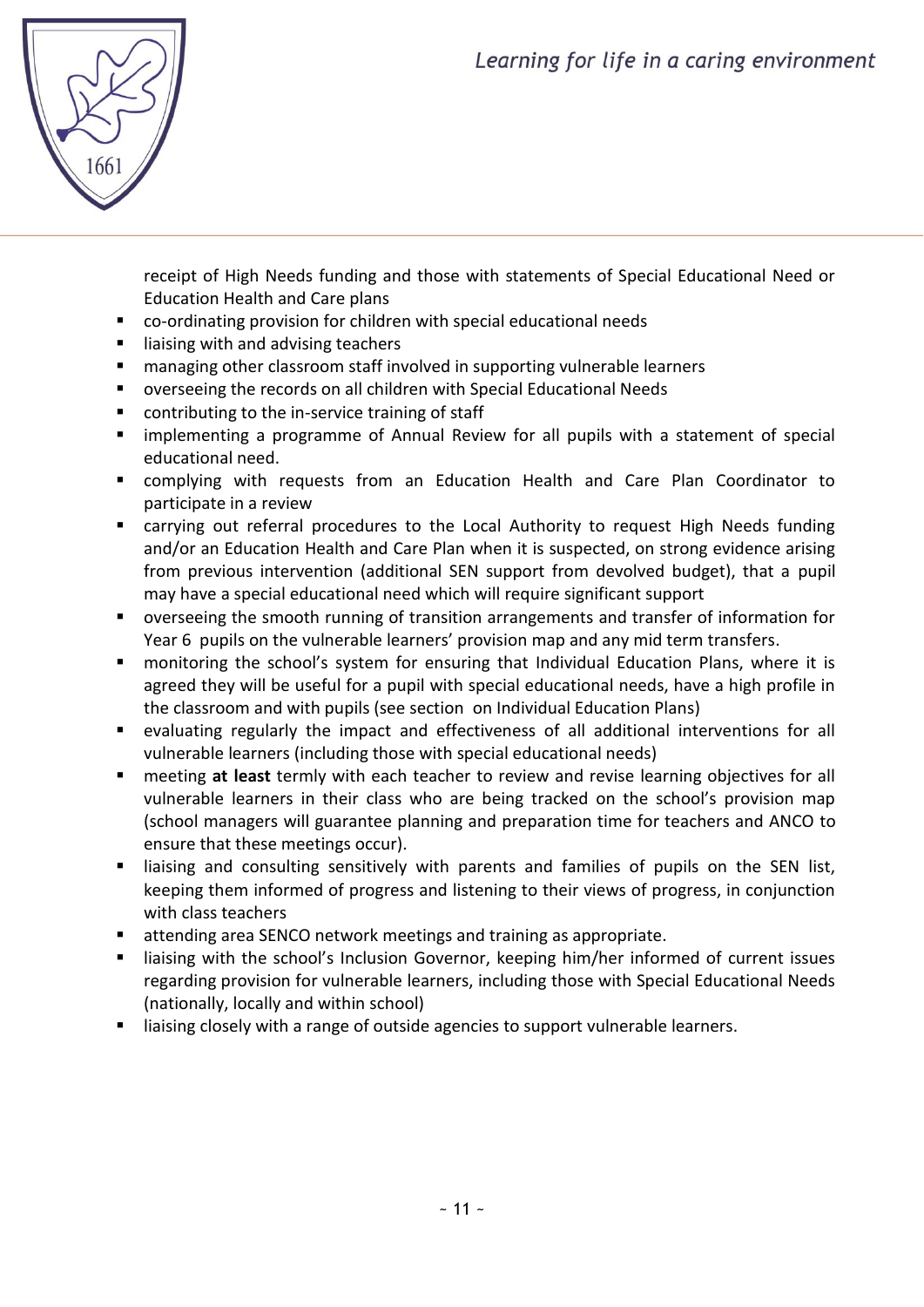

# *Ethnic Minority Achievement*

Within the Additional Needs Co-ordinator role, the ANCO oversees the day-to-day operation of ethnic minority achievement.

- maintenance of a list of pupils with ethnic minority heritage and EAL, ensuring they are identified on the school's provision map
- maintenance and analysis of whole-school provision map for vulnerable learners from ethnic/linguistic minority backgrounds
- advising on and co-ordinating provision for children with additional needs relating to ethnic or linguistic background
- working collaboratively with teachers to plan for and teach children with EAL as part of mainstream teaching practice
- managing other classroom staff involved in supporting ethnic/linguistic minorities
- overseeing the initial and on-going assessment records on all children with EAL
- **EXT** liaising with parents of ethnic and linguistic minority children, in conjunction with class teachers, keeping them informed of progress and listening to their views of progress.
- meeting **at least** termly with each teacher to review the linguistic progress of children learning EAL and establish next steps in learning
- evaluating regularly the impact and effectiveness of all additional interventions for children from cultural and linguistic minority backgrounds.
- overseeing the smooth running of transition arrangements and transfer of information for Year 6 pupils with EAL.
- contributing to the in-service training of staff
- supporting the design and delivery of a culturally inclusive curriculum which reflects the ethnic, cultural and linguistic diversity of the school
- advising on and sourcing bilingual and culturally reflective materials to support children's learning across the curriculum
- advising on and sourcing interpreters and materials in translation to ensure that bilingual parents have equality of access to essential information
- attending EMA Co-ordinator network meetings and training as appropriate.
- **EXT** liaising with the school's Inclusion Governor, keeping him/her informed of current issues regarding provision for ethnic/linguistic minorities.
- liaising closely with a range of outside agencies to ethnic & linguistic minority learners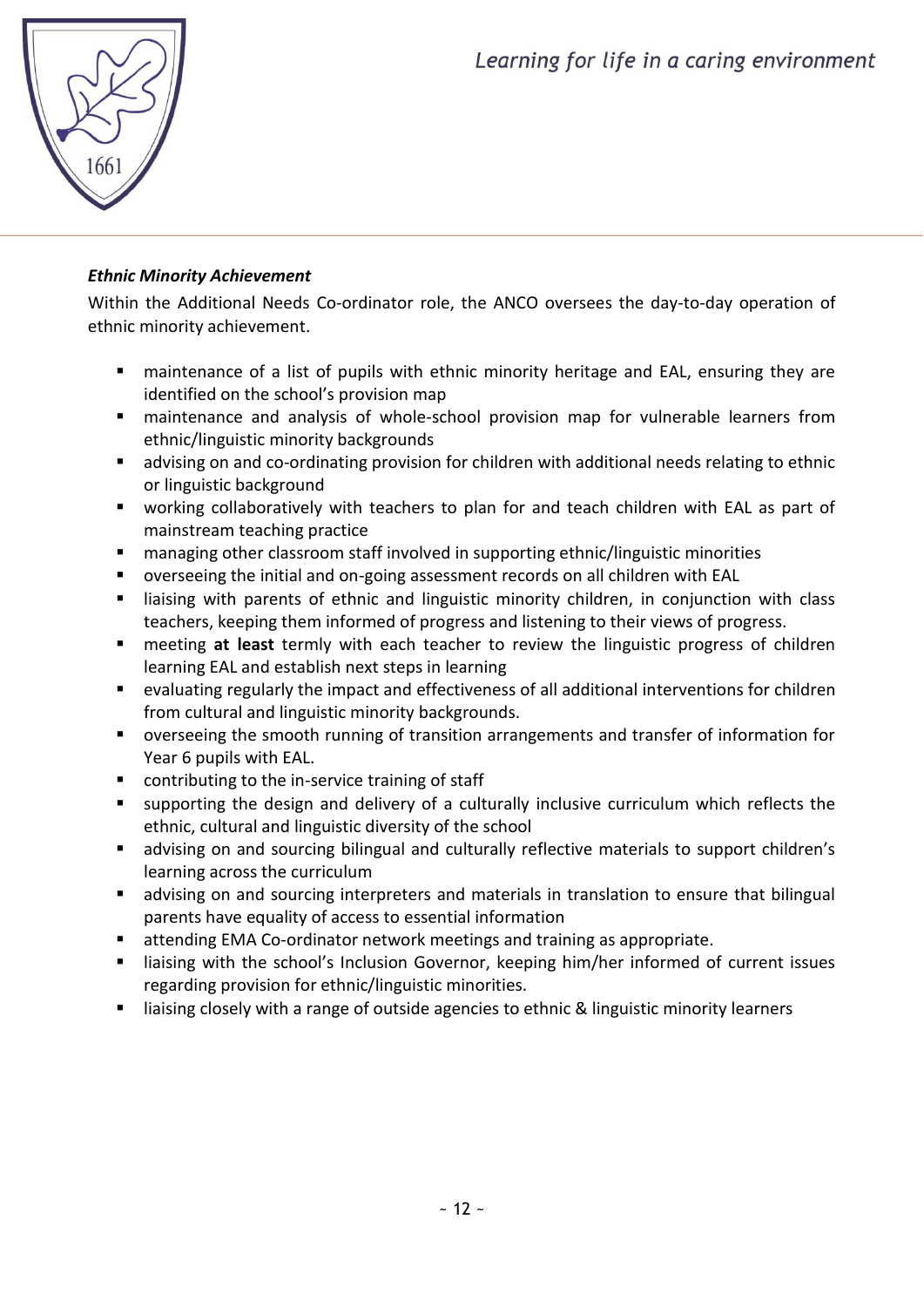

# *Class teacher*

- liaising with the ANCO to agree :
	- o which pupils in the class are vulnerable learners
	- o which pupils are underachieving and need to have their additional interventions monitored on the vulnerable learners' provision map – but do not have special educational needs.
	- o which pupils (also on the provision map) require additional support because of a special educational need and need to go on the school's SEN list. Some of these pupils may require advice/support from an outside professional and, therefore, an Individual Learning profile (ILP) to address a special educational need (this would include pupils with statements/EHC Plans)
- securing good provision and good outcomes for all groups of vulnerable learners by :
	- o providing differentiated teaching and learning opportunities, including differentiated work for EAL pupils which reduces linguistic difficulty whilst maintaining cognitive challenge
	- o ensuring there is adequate opportunity for pupils with special educational needs to working on agreed targets which are genuinely "additional to" or "different from" those normally provided as part of the differentiated curriculum offer and strategies*".* (SEN Code of Practice 2014)
	- $\circ$  ensuring effective deployment of resources including teaching assistant support to maximise outcomes for all groups of vulnerable learners.

# **Assessing and Reviewing pupils' progress and the effectiveness of our educational provision for pupils with Special Educational Needs**

- Depending upon the stage of support as outlined above, the progress of our pupils will be assessed and reviewed through
	- o The school's generic processes for tracking the progress of all pupils
	- o Termly evaluation of the effectiveness of interventions on the provision map (in relation to the progress of each pupil)
	- o At least half termly evaluation of whether pupils in receipt of High Needs Funding and/or with Education Health and Care Plans are meeting their individual targets which have been written to address their underlying special educational need.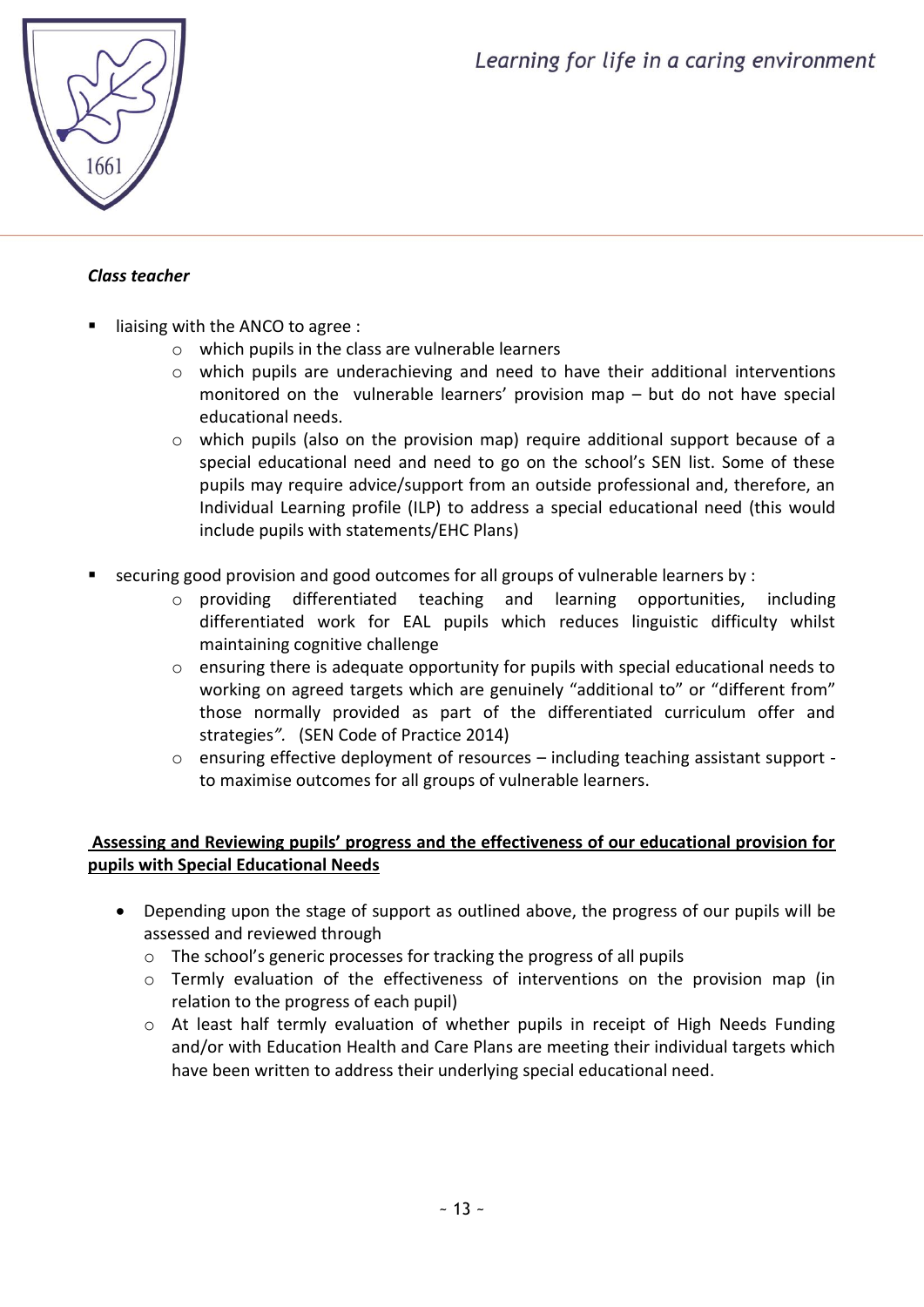

o Annual review of Statements/Education Health and Care Plans are prescribed in the SEND Code of Practice (September 2014)

# **Our School Aims:**

We want all our children to: Love Learning; become life-long learners Be Happy and Healthy Become Respectful and Responsible Citizens of the world Develop Passions and Talents Succeed (Achieve individual potential)

# **Our behavior policy is based on the belief that:**

- Good behaviour is not automatically learned but needs to be taught and supported by parents.
- Classroom behaviour can change and that we as teachers can assist children to manage their behaviour more effectively.
- A child having difficulty managing their behavior is not the responsibility for an individual teacher; it is the responsibility for the school community, parents and child.

Good behaviour is beneficial to all children's learning and wellbeing.

#### **Well-being wheel**

Children are encouraged to use the school well-being wheel to consider their actions and emotional well-being. This promotes independence in problem solving and encourages selfawareness. The wellbeing wheel also promotes positive emotional literacy, Protective Behaviours and communication skills to support children's needs. Teachers track each child's well being and this is monitored each term by the PSHE co-ordinator. If a child is experiencing some difficult times, the classteacher will work with the child and their parents to write an Individual Well Being Plan, to support the child. This will details the support mechanisms in place to help the child and will be reviewed regularly.

Some children may require a behaviour support plan and a positive handling plan. These are arranged by the ANCO and the Senior Leadership team to support the child's behaviour and to keep them safe.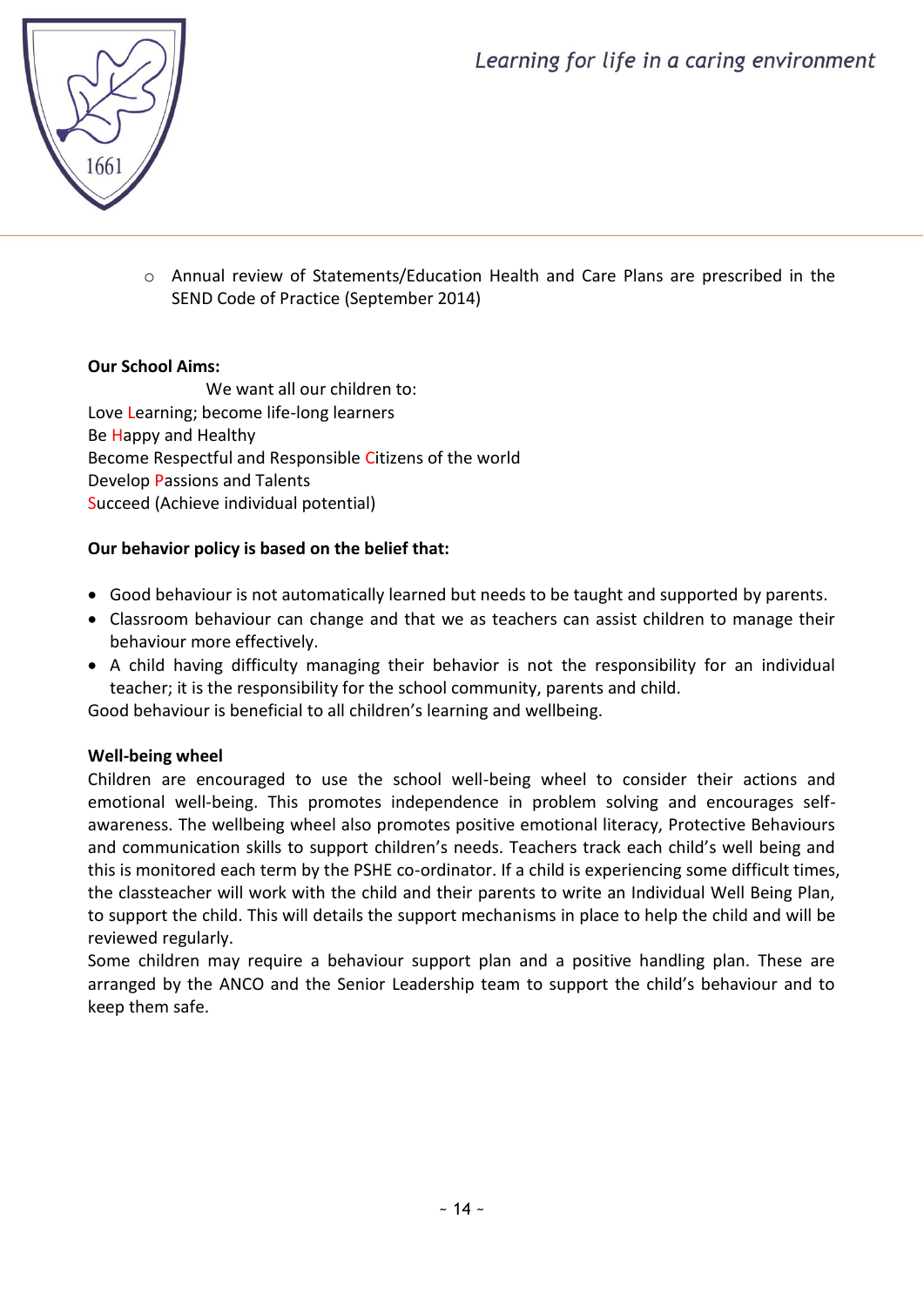

# **Inclusion of pupils**

# **Pupils with English as an additional language**

#### **Definition**

A pupil who has English as an additional language is a pupil whose first language is not English, and who uses that language on a regular basis inside or outside of school. EAL pupils are not considered to have a special educational need, but are seen to benefit from the ability to live and learn in more than one language.

# **Ethos**

We strive to recognise, welcome and celebrate linguistic and cultural diversity and have a high expectation of all pupils regardless of ethnic, cultural or linguistic heritage. We aim to include all pupils and parents in our school by respecting that diversity and reflecting it in our school environment, curriculum, learning resources and partnership with parents. We welcome the enrichment that linguistic and cultural diversity brings to our school community.

The routine and prolonged withdrawal from mainstream of children with EAL is not recognised as good practice and does not promote rapid language acquisition. Language acquisition is best promoted through a range of good, inclusive strategies, interventions and differentiation of the usual school curriculum.

#### **Admissions**

No pupil will be refused admission on the basis of ethnicity or EAL. Pupils who have EAL will be admitted under the same criteria as any other pupil applying for a school place. Where parents do not speak English, we endeavour to provide oral and written information and help in first language which will facilitate the admission process and provide key information about our school. On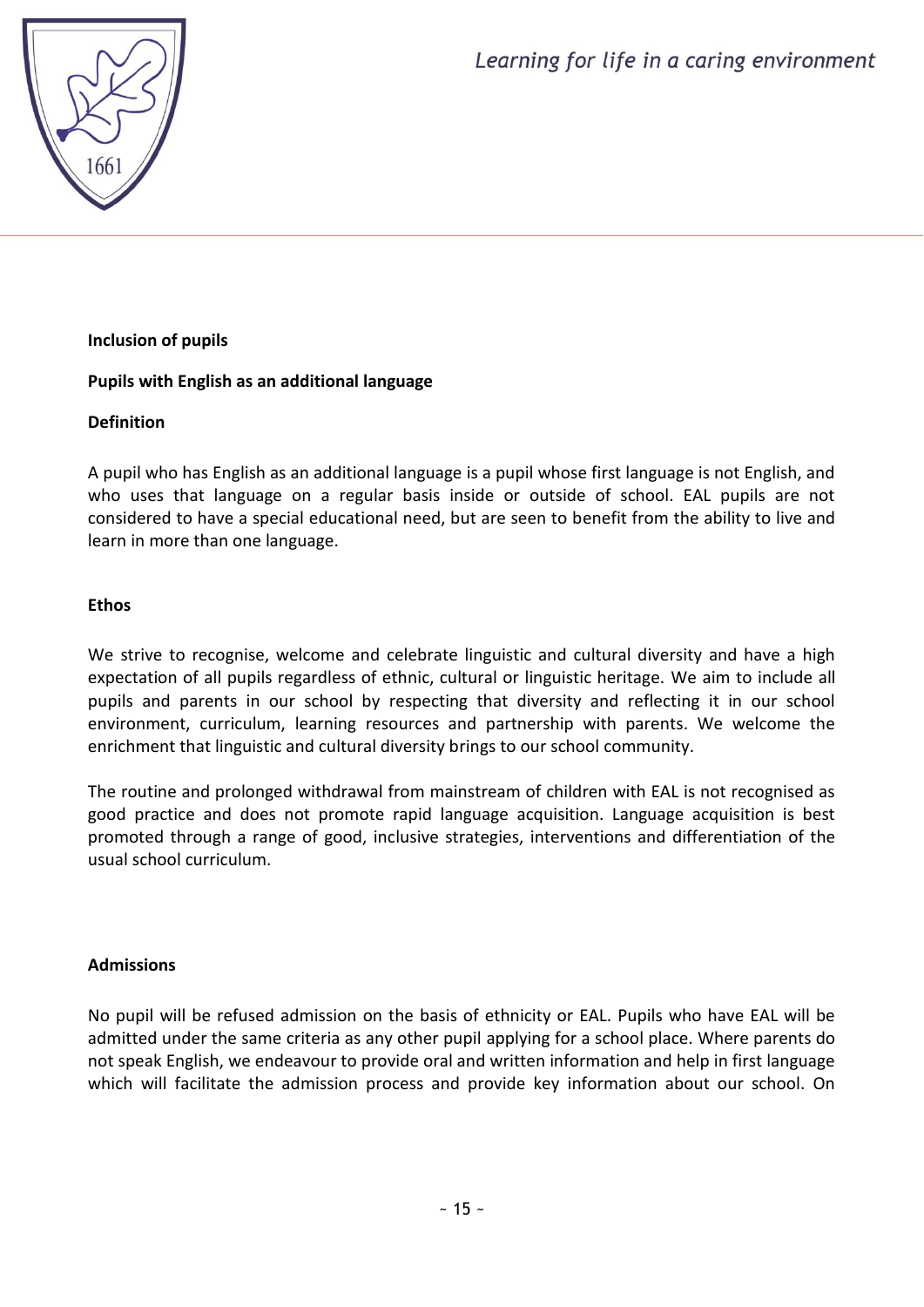

admission, the pupil will have access to a welcome and induction programme which recognises their linguistic needs and provides a safe and secure start to their learning.

# **Provision**

Pupils with EAL will have full access to mainstream provision regardless of their proficiency in English. Where necessary, additional support will be given to improve acquisition of English: this will be provided through Wave 1 and, where appropriate, Wave 2 teaching.

The following provision can be expected:

- initial assessment of EAL using QCA 'A Language in Common' to record stage of language acquisition.
- a further mother tongue assessment may be applicable where SEN is known or where further information needs to be gathered in the pupil's first language
- pupils will be placed in sets and groups which match their academic ability. Initially this may be in a middle-ability set until the pupil's academic strengths can be more fully assessed.
- Work in class will be differentiated for the pupils to lessen linguistic difficulties without significantly reducing academic challenge. Differentiated homework will be provided to enable the pupil to improve their knowledge and use of English and to participate in homework activities on an equal basis with their peers.
- Additional support for pupils may be given through: first language resources & translation facilities; teaching support on a 1:1 or small group basis, peer group support; pre-teaching of key concepts and vocabulary.
- Where necessary, catch-up work will be provided for pupils arriving from overseas who have experienced a different curriculum or who may have gaps in their schooling. Where pupils are ahead of their peer group in terms of learning, differentiation will be made in order to access learning at an appropriate level.
- Progress of EAL pupils will be monitored against both 'A Language in Common' (where below age expected levels for English) and against National Curriculum indicators. Where accelerated progress in English is needed for reasons of EAL, targets will be set and provision made on agreement between the class teacher and ANCO. Provision will be recorded and monitored for effectiveness using the school's provision map, in line with standard practice for all vulnerable learners in the school. The pupil will not be placed on the SEN register for reasons of EAL.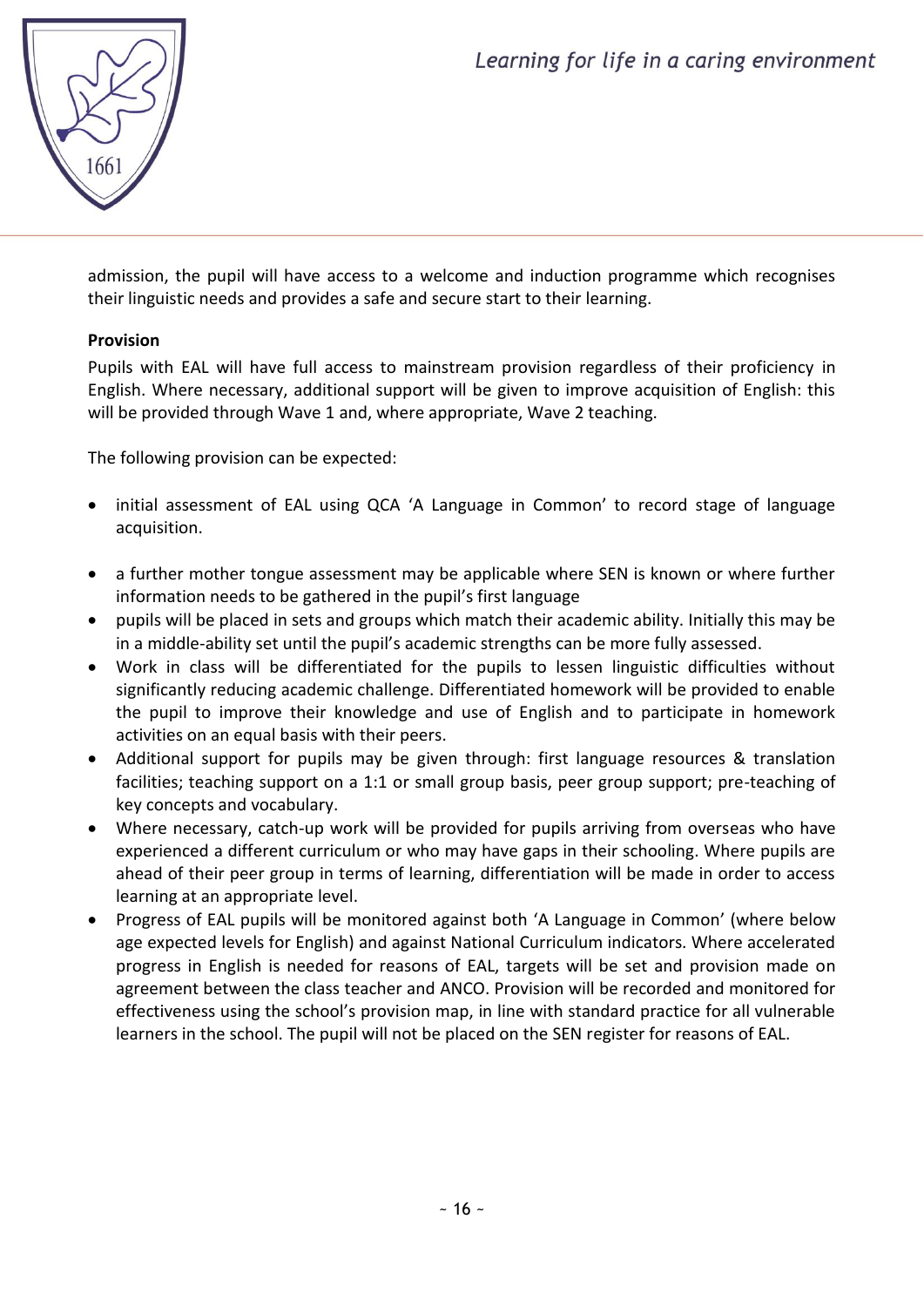

#### **Parental support**

We recognise that some parents who are learning English may find it difficult to communicate with the school and approach the school regarding any concerns they may have on their child's progress. We endeavour to fully include EAL parents in the life of the school by, wherever possible, providing interpreting facilities at parents' evenings and other school meetings and by providing key school information in translated format.

#### Inclusion of pupils who are Looked After in Local Authority Care

Our school recognises that:

- Children who are looked after in local authority care have the same rights as all children but may have additional needs due to attachment issues, early neglect, separation and loss, trauma and many placement moves. These barriers to learning can affect their educational outcomes and their personal, social and emotional development.
- There are commonly understood reasons (Social Exclusion Unit Report :2003] why children who are looked after in local authority care often fail to make expected progress at school :
	- o Placement instability
	- o Unsatisfactory educational experiences of many carers
	- o Too much time out of school
	- o Insufficient help if they fall behind
	- o Unmet needs emotional, mental, physical
- There is a statutory requirement for all schools to have a designated teacher (DT) for looked after children. At Little Harrowden this is the ANCO. The responsibilities of our designated teacher include:
	- monitoring the progress of children who are 'looked after' to ensure that they have the best life chances possible and access to the full range of opportunities in school
	- ensuring that children who are 'looked after' have access to the appropriate network of support
	- checking that the statutory Personal Education Plan (PEP) has been arranged and that it is regularly reviewed, at least every six months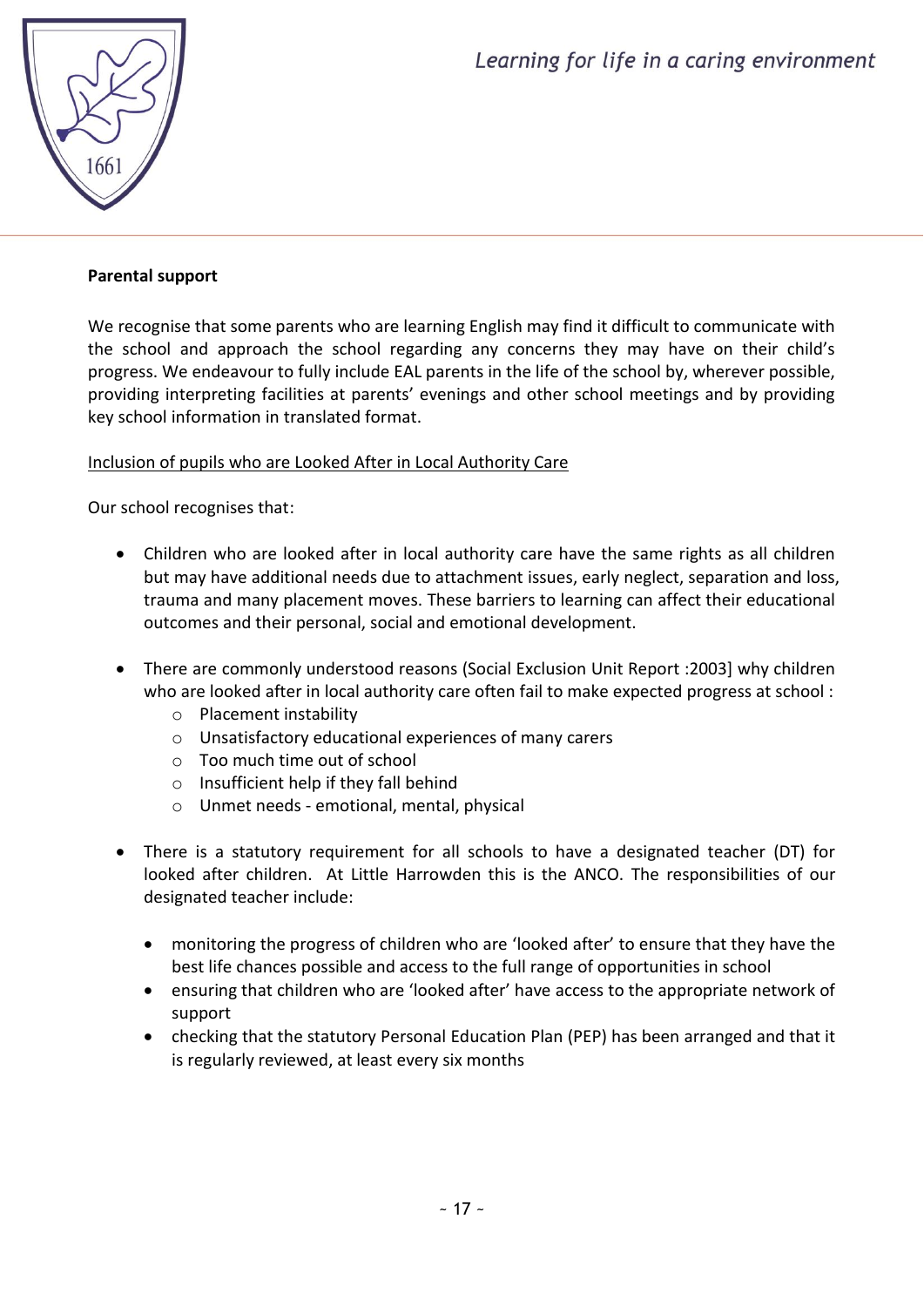

- ensuring that information concerning the education of children who are 'looked after' is transferred between agencies and individuals
- preparing a report on the child's educational progress to contribute towards the statutory review. (These are usually held at six monthly intervals or more frequently if there is a concern)
- discussing feedback from the statutory review (chaired by the Independent Reviewing Officer) with social workers and, where necessary, the carers and a member of the Virtual School team.
- liaising with the child's social worker to ensure that there is effective communication at all times
- celebrating the child's successes and acknowledge the progress they are making.

Our school will work closely with the county's The Virtual School (VS) for Children which promotes the educational needs of Looked After Children and monitors admissions, EPEP completion, attendance & exclusions.

#### **Inclusion of pupils who are very able and/or talented**

In this section the term 'very able' refers to pupils who have a broad range of achievement at a very high level. Those children who are very able have very well-developed learning skills across the curriculum. The term 'talented' refers to pupils who excel in one or more specific fields, such as sport or music, but who may or may not perform at a high level across all areas of learning.

- **Physical talents - sports, games, skilled, dexterity**
- **Visual/performing abilities - dance, movement, drama**
- **Mechanical ingenuity - construction, object assembly (and disassembly), systematic, working solutions**
- **Outstanding leadership - organiser, outstanding team leader, sound judgements**
- **Social awareness - sensitivity, empathy,**
- **Creativity - artistic, musical, linguistic**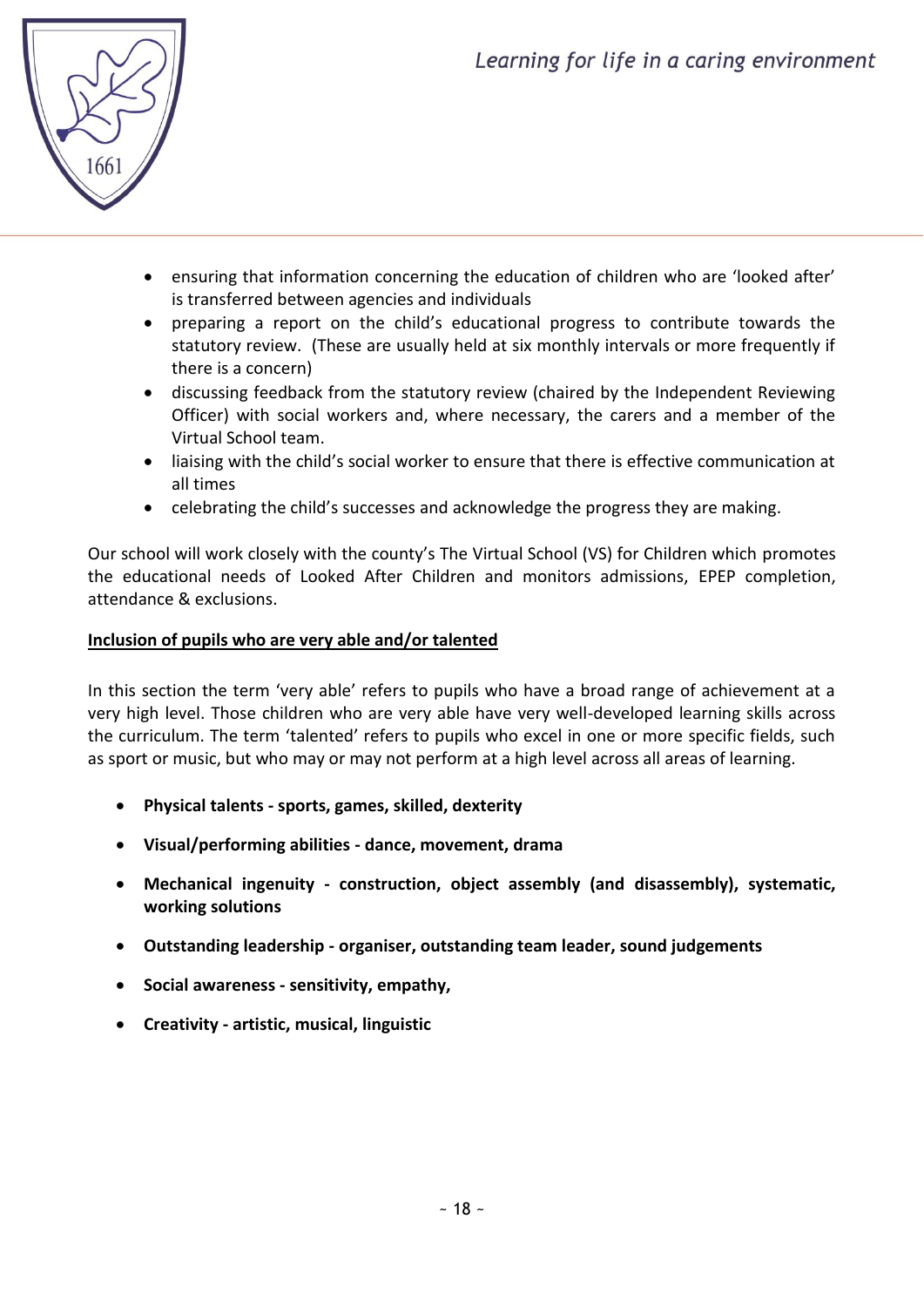

We respect the right of all children in our school, irrespective of differences in ability, to access a number of areas of learning, and to develop the knowledge, skills, understanding and attitudes that are necessary for their self-fulfilment and eventual development into active and responsible adults.

The aims of our school make specific reference to teaching and learning that takes into account the needs of all children. They also identify the commitment to giving all our children every opportunity to achieve the highest of standards. This policy guides the way in which this happens for our very able and/or talented children.

For primary, based on DFES guidelines, we monitor formally the children closely in the F.S and KS1 but we only identify very able and talented children, once they are in KS2.

# **Identification**

Before identifying any child, 'very able' in a particular area, we aim to ensure that all children have had the opportunity to learn and succeed in this area. This makes the identification process fair. Identification of pupils as 'very able' and/or 'talented' is a judgement which applies to the current class/school context and refers to the current level of performance only. This means that 'at this time this child is showing ability in a particular area'. Identification at our school does not necessarily mean that in another school or context the child would be identified.

A very able or talented pupil should be identified using a variety of methods. The specific procedure will vary according to subject area but will include elements of the following:

- teacher nomination
- assessment results
- specialist teacher identification
- Discussion between parents and teachers.

Each year the school will draw up a register of very able and/or talented children, this list will be kept under review.

Provision for very able and/or talented children will be tracked on the school's provision map. This is co-ordinated by

the ANCO.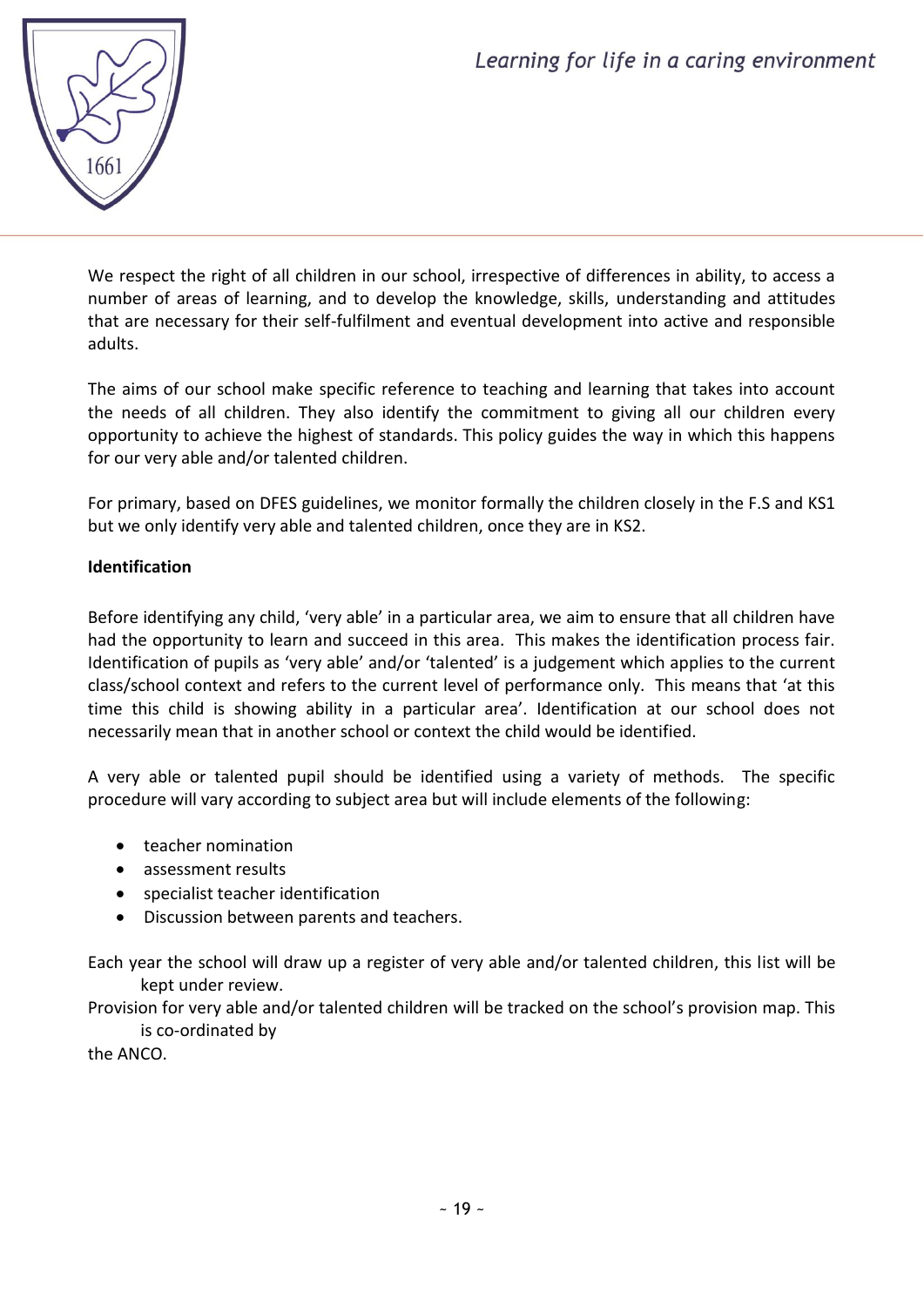

#### **Provision**

Teachers have high expectations and plan carefully to meet the learning needs of all our children. We give all children the opportunity to show what they know, understand and can do and we achieve this in a variety of ways when planning for children's learning by providing:

- a common activity that allows the children to respond at their own level
- an enrichment activity that broadens a child's learning in a particular skill or knowledge area
- an individual activity within a common theme that reflects a greater depth of understanding and higher level of attainment
- the opportunity for children to progress through their work at their own rate of learning.

Children meet a variety of organisational strategies as they move through the school. Each strategy supports all children in their learning, but gives due regard to the more able and very able learner.

From Year 1 to Year 6 we set targets for English and mathematics at the appropriate level. We teach the children in our classes with appropriate differentiation. Where a particular ability is identified, teachers' plan and offer different learning experiences. This may involve work with a specialist maths teacher, or they will engage in open ended maths investigations set by the teacher. The Additional Needs Co-ordinator in school organises different activities and challenges throughout the year, such as Primary Maths Challenge in November each year, organised by the Mathematical Association. We also become involved in science, music and writing workshops with other schools throughout the year. We like to work in partnership with other local primary schools and secondary schools to provide a good range of extension activities.

#### ACRONYMS:

| <b>SEN</b> | <b>Special Educational Needs</b>  |
|------------|-----------------------------------|
| EAL        | English as an Additional Language |
| ANCO       | Additional Needs Co-ordinator     |
| KS         | <b>Key Stage</b>                  |
| <b>IFP</b> | <b>Individual Education Plan</b>  |
| P Scales   | <b>Below National Curriculum</b>  |
| I FA       | <b>Local Education Authority</b>  |